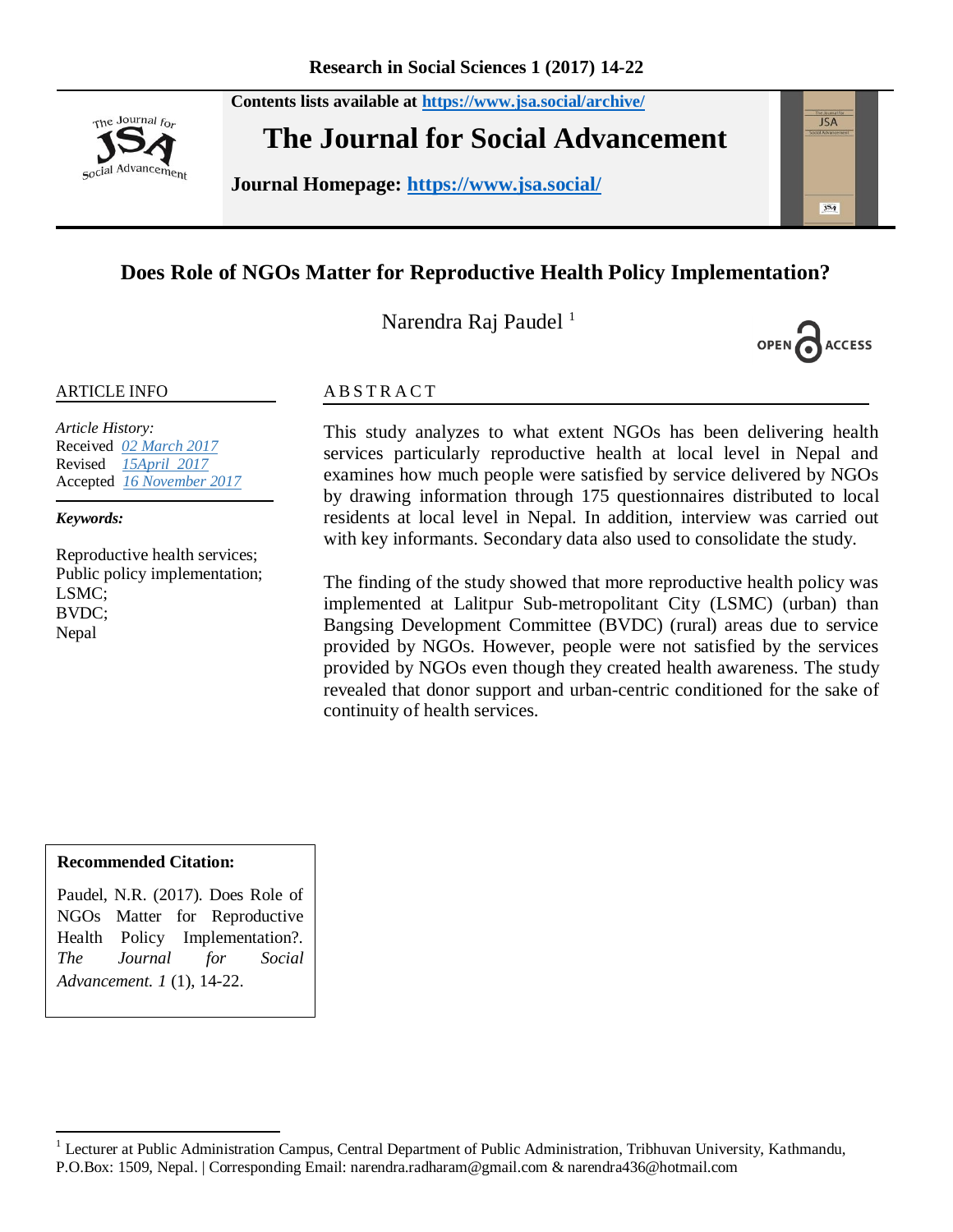# **Background**

After realizing the need and importance of NGO, Government of Nepal (GON) has opened avenues for NGOs to be a partner in development sectors such as education, health service, community development, women and others since 1990. Likewise, Interim Constitution, 2006 has also given space to create conducive environment for NGOs in Nepal. Interim constitution of Nepal (2006) has already declared free primary health services as a fundamental right for every Nepali citizen and has illuminated ways for reflecting the declaration in respective acts and regulations. Till this date, more than thirty thousands NGOs were affiliated with Social Welfare Council (SWC), an institution to look after NGOs in Nepal. Among them, there are near about one thousands NGOs which aim to deliver health services in Nepal.

Specifically, a national health policy (NHP), 1991 aimed at enhancing the health status of the country, addressing service delivery as well as administrative structure of the health system was adopted. In this NHP, GON has recognized NGOs as a convenient partner including private sectors. Onwards" periodic plan particularly the Eight Plan (1992-97), the Ninth Plan (1997-2002), the Tenth Plan (2002-2007) and the Interim Plans and second long term health plan (1997-2017) were developed in consistent with the NHP.

The 2006 data showed that the maternal mortality ration (MMR) was 281 deaths per 100,000 live births. This represented a decrease of 32 per cent over the 2000 figure that stood at 415. Similarly Family Health Division (2009) showed that MMR was 229 deaths per 100,000 live births. Similarly, contraceptive prevalence rate (CPR) is also improved 39 per cent in 2000 to 45 per cent in 2010. Adolescent birth rate is also increased by one per cent in comparison with the data of 2006. Likewise antenatal care (ANC) was also increased from 29 per cent in 2005 to 50.2 per cent in 2010 (GoN, 2010). The one fundamental question can be raised that such slow improvements of reproductive health indicators are natural or caused by the NGOs or others. Hence, this study assesses the role played by NGOs to implement the reproductive health policy in terms of people"s satisfaction.

Conceptually, the meaning of NGOs refers to intermediary service organizations that are nonprofit but do not have a membership base in the community (Smith, 2005, p.593). Other scholars define NGOs more broadly, to include any nonprofit organization including membership and service-based organizations (Lindenberg & Bryant, 2001 & Simmons, 1997). Thus, NGOs preserve a unique and significant space between the for-profit sector and government. NGOs are organizations which are neither governmental (public sector) organizations (such as central or local government services or public hospitals, schools or universities), nor private (for-profit) commercial organizations, such as transnational corporations (Borris, 1999, quoted from K.C., 2012).

Therefore, pandit of development have been emphasized that Non-governmental Organization (NGO) can be a one of the important actor for the sake of development including government and private sector in developing country in particular. The reasons behind the emergence of NGOs are government failure and market failure. NGO as social entrepreneur can satisfy the demands for public goods such as education and health services left by such failure (James, 1987). Brown and Korton (1991, p.48) argues NGOs might come into existence to be remedies in case of 'market failure' situations because markets tend to be "especially vulnerable to failure in developing countries. NGOs have been creating their space in societies where government and market have not been serving. In such cases NGOs could emerge because people trust them more than the profit organization (Krashinsky, 1986; also see Williamson, 1985). Esman and Uphoff argued that NGOs play the role of local intermediaries to fulfil the "organizational gap". According to this model, a local intermediary mobilises the people to participate in governmentinitiated programs. NGOs could be a potentially effective medium, which could be utilised in delivering services to the rural areas of developing countries. In this way, NGOs are taken as an alternative institutional framework through which the rural poor and socially disadvantaged groups are served better than the traditional bureaucratic mechanisms (Esman & Uphoff, 1984).

This trust in development thinking has created an unprecedented scope for NGOs to operate in the

### **NGO's role**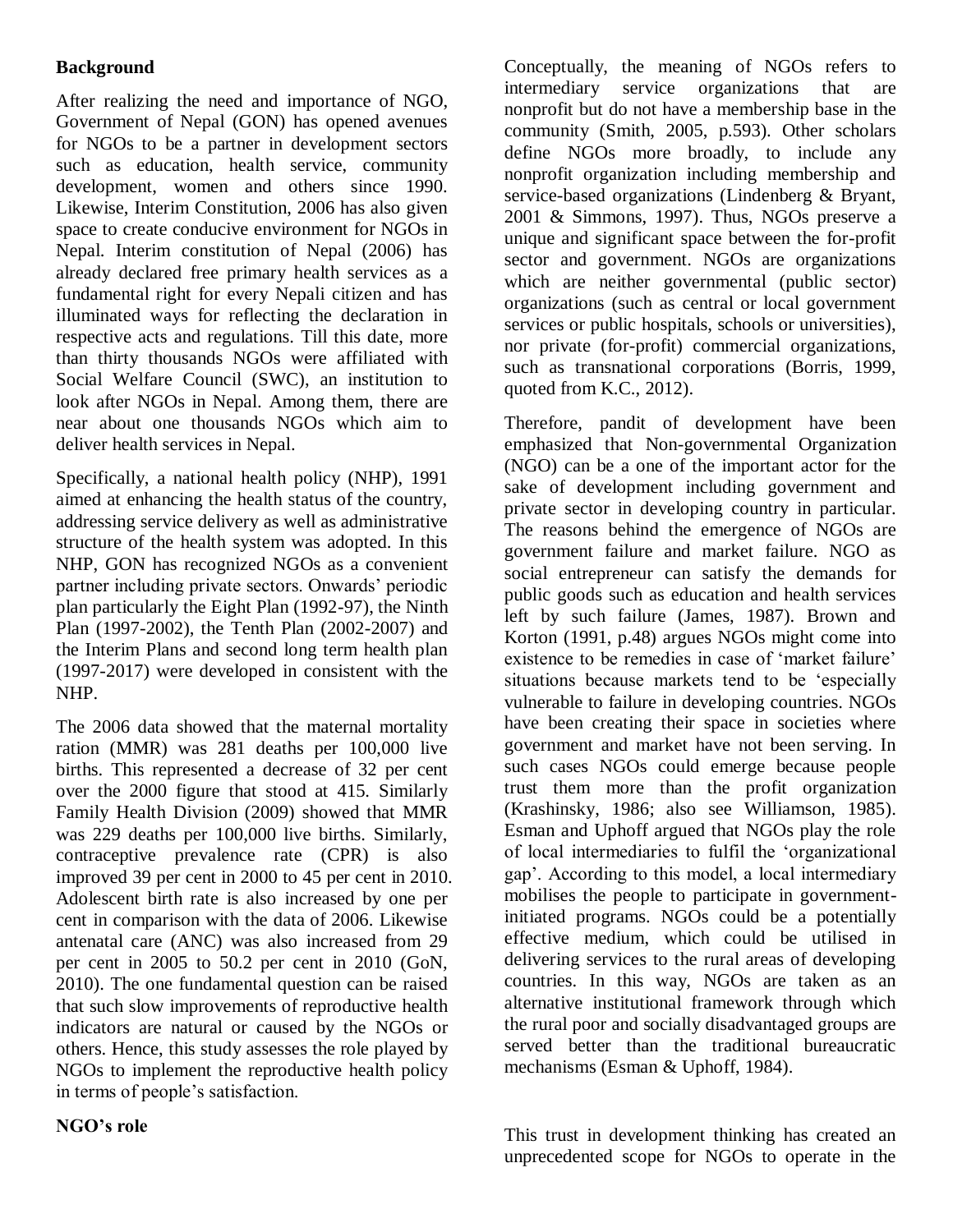development field. The global search for viable options to support grassroots development has provided a context for the growth of NGOs everywhere. NGOs are now treated as instruments not only for strengthening the notions of self-help and self-reliance among the people but also for helping generate a systematic process of awarenessbuilding through education, training in areas of social and economic significance, organization through collectivises and mobilization of action through these activities (Berg, 1987).

## **Experience from South Asia**

Experiences from other parts of the world, including India, Pakistan and Bangladesh, have also demonstrated that NGOs can assist in providing people with information, technical support and decision-making possibilities, which could enable them to share in opportunities and responsibilities for action in the interest of their own health (Rashid & et al, 2011). NGOs in Nepal have provided basically three types of services viz. socio-cultural services (education, advocacy and awareness raising); Community development services (the integrated provision, usually of health, drinking water, sanitation, and environmental protection) ; and economic services (savings and credit management, labor exchange, micro-irrigation, and marketing) (ESP, 2001, p.126).

In case of Nepal, Dhakal (2006) argued that NGOs have evolved in the natural course of time and space to meet the needs of the livelihood of society and country. People found these NGOs as new institutions to voice and address their need. Therefore, government has to come to accept NGOs as their helping support, to many of their developmental project. However, he questioned that being non-profiteering voluntary NGOs their undoubted credibility depends on their stable selfsupporting ability to maintain themselves to the required span of time till they achieve their targets. NGOs" presence is volatile as they indefinitely depend on uncertain donors. Similarly, K.C. (2012) argues that NGOs in Nepal have created space as intermediaries since 1990 but not so accountable towards the public as envisioned because NGOs are project –oriented. When the project completes, NGOs leave the place without any headache of continuity of services. Thus, she opines that sustainability of their activities has become a major issue for NGOs. On this background, this study

analyzes the degree of reproductive health policy implementation at local level of Nepal from the perspective of people"s satisfaction.

# **Policy Implementation**

Implementation inevitably takes different shapes and forms in different cultures and institutional settings. This point is particularly important in an era in which processes of "government" have been seen as transformed into those of 'governance' (Hill & Hupe, 2002, p.1). Conceptually, implementation means carrying out, accomplishing, fulfilling, producing or completing a given task. Pressman and Wildavsky (1973) define it in terms of a relationship to policy as laid down in official documents. According to them, policy implementation may be viewed as a process of interaction between the setting of goals and actions geared to achieve them (Pressman & Wildavsky, 1984, p. xxi-xxiii). Policy implementation encompasses both one-time efforts to transform decisions into operational terms and continuing efforts to achieve the large and small changes mandated by policy decisions (Van Meter & Van Horn, 1975, p.447). In a word of Mazmanian and Sabatier (1983, p.20-21), policy implementation is the carrying out of a basic policy decision, usually incorporated in a statute, but which can also take the form of important executive orders or court decisions. The starting point is the authoritative decision and legal objectives as well. It implies centrally located actors, such as politicians, toplevel bureaucrats and others, who are seen as most relevant to producing the desired effects.

O"Toole (2003, p. 266) defines policy implementation as government intention on the part of government to do something or stop doing something and the ultimate impact of world of actions. More concisely, he remarks that policy implementation refers to the connection between the expression of governmental intention and actual result (O"Toole, 1995, p.43). Likewise, policy implementation concerns how governments put policies into effect (Howlett & Ramesh, 2003, p.13).

From the above discussion, implementation can be conceptualized as ongoing process which incorporates series of decisions and actions directed towards putting a prior authoritative decision into desired effect. It also includes the timely and satisfactory performance of certain necessary tasks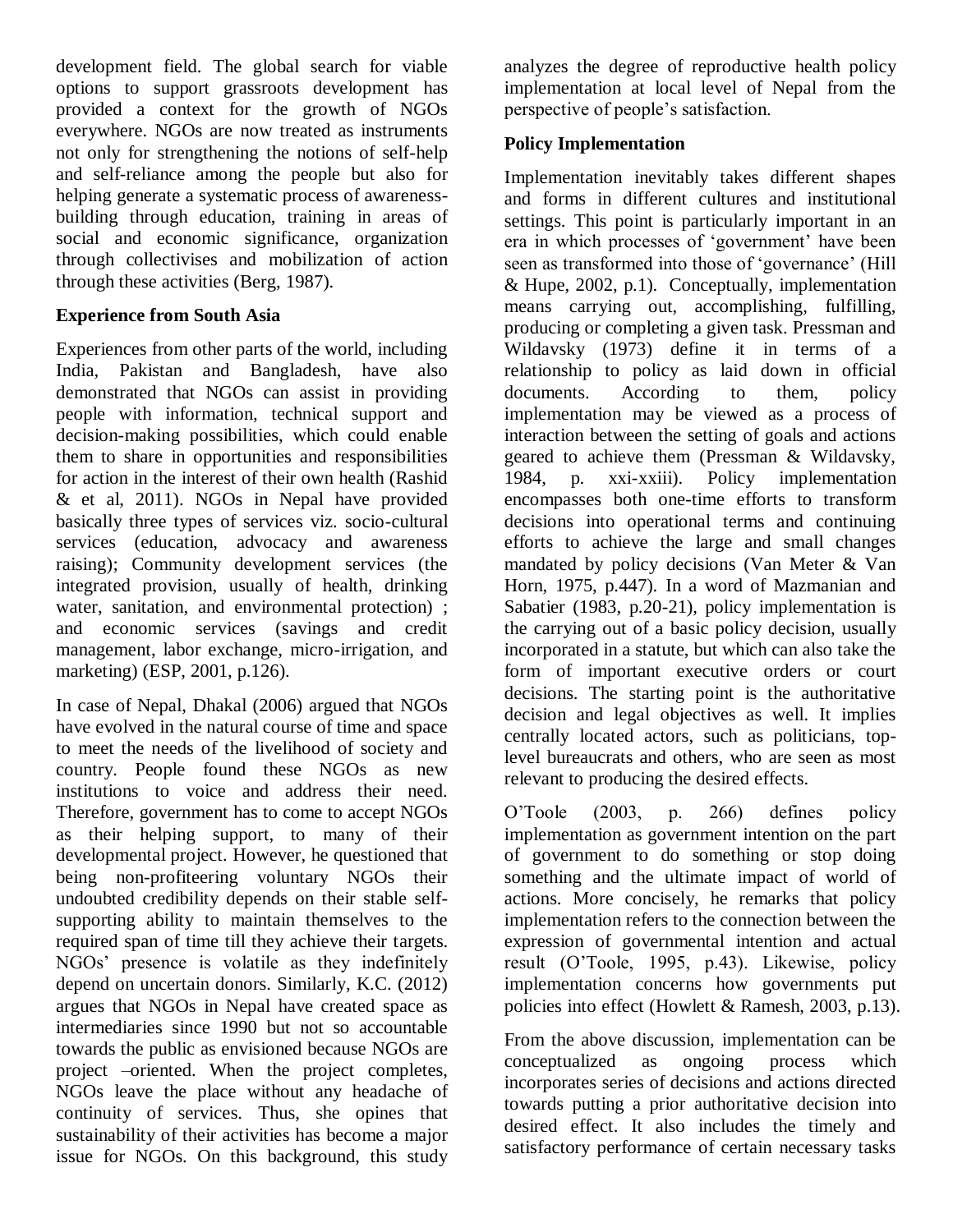related to carrying out of the intent of the law. For sake of implementation of the public policy, it demands favorable structure of implementation process, specified objectives of public policy, capacity and will of implementer, management plan along with performance indicators.

# **Reproductive Health Policy Implementation**

In general, policy implementation refers to putting the policy into practice so that its objective is achieved. This study is basically focused on implementation of reproductive health policy in Nepal. Here, to what extent the intent of this policy is implemented by NGOs, is analyzed in this study in Nepal. Whether the desired effects of law are produced or not, is examined in two local units of Nepal i.e Bangsing Development Committee (BVDC) and Lalitpur Sub-metropolitan City (LSMC). In case of Nepal, the reproductive health policy is not defined concretely in a policy document. However, these documents lays emphasis on providing reproductive health information, providing health services during the pregnancy, increasing the use of family planning services, replacing traditional healing methods by modern methods, and implementing two child per couple program. Following table shows status of implementation of reproductive health policy in Nepal.

### **Table No. 1: Reproductive Health Policy Implementation in Nepal**

| <b>Variables</b>              | <b>BVDC</b> | <b>LSMC</b> |
|-------------------------------|-------------|-------------|
| Health information received   | 40 %        | 98%         |
| Availability of Family        | 68%         | 98%         |
| planning devices              |             |             |
| Care at pregnancy period      | 64%         | 71%         |
| Replacement of traditional    | 59%         | 90%         |
| healing methods by modern     |             |             |
| methods                       |             |             |
| Implementation of two child   | 50%         | 73%         |
| per couple program            |             |             |
| Increase in average marriage  | 68%         | 94%         |
| age                           |             |             |
| Increasing childbearing space | 64%         | 88%         |
| Total $N=175$                 | $N1 = 84$   | $N2 = 91$   |

Source: Field study, 2012

For the study purpose, implementation of reproductive health policy means putting into

effects of as mentioned above indictors which are prescribed in the policy documents. While operationalizing the dependent variable i.e. reproductive health policy implementation, it was revealed from the study that 40 and 98 percent of BVDC and LSMC respondents respectively got the reproductive health information from the health institutions, ward clinics, schools, TV, radio, newspapers, etc. They got information on nutrition, immunization, rest, family planning, safe motherhood and danger signs in pregnancy, bleeding, etc. The study showed that more LSMC (90 percent) respondents accepted family planning devices than BVDC (68 percent) respondents. Regarding pregnancy, it was found that more LSMC women were provided care during pregnancy than the BVDC women. People often used to be provided services like antenatal care, birth preparedness and care at childbirth. Likewise, the study showed that the traditional healing practices were replaced by the modern methods. More LSMC respondents (90 percent) accepted modern methods of healing practices than BVDC (59 percent) respondents. In addition to this, twochildren-per-couple program was implemented more in LSMC than BVDC. 73 per cent of LSMC respondents accepted this norm, whereas only 50 per cent of the BVDC respondents accepted it.The field study showed that more LSMC (94 per cent) respondents opined that the average marriageable age was increased, than BVDC (68 per cent) respondents. Besides, child bearing space was also increased at both places. The above mentioned facts and figures showed that the indicators of reproductive health policy were improved more in LSMC than BVDC.

# **Methodology**

In this explanatory research, growth of NGOs in Nepal, delivery of reproductive health services, Satisfaction of people due to their role have been identified as an independent variables whereas the reproductive health policy implementations act as dependent variable for the study. This study adopted both quantitative and qualitative methods. For this, both primary and secondary data/ information were generated and utilized as per necessity. The primary data/information was collected through interviews with key-informants and 175 questionnaires. Out of 175 respondents, 84 respondents were from BVDC and 91 from LSMC. These data were tabulated by using SPSS. Bi-variate analysis was carried out for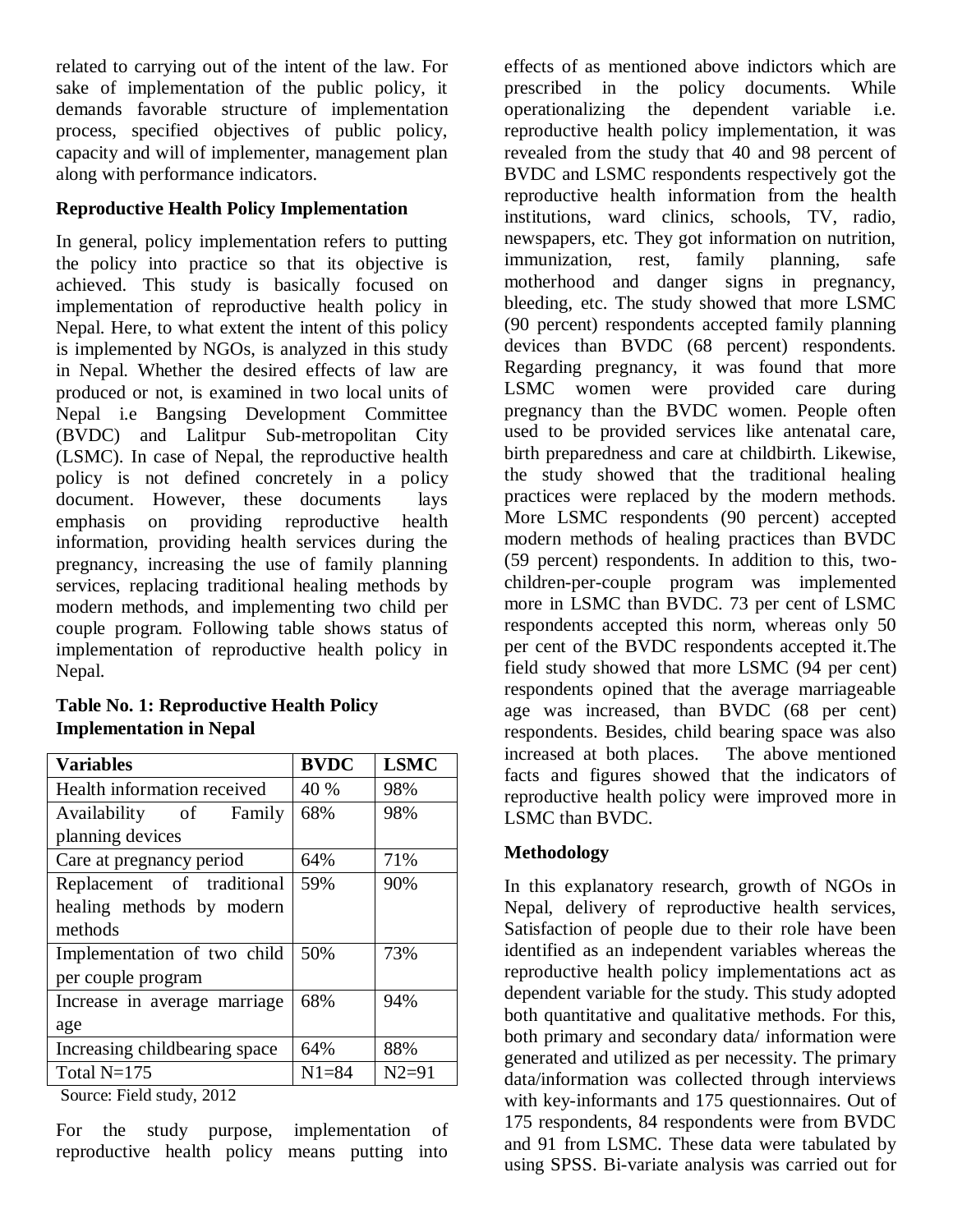the analysis. Secondary information was collected from sources such as Nepal's government's appropriate documents, office records of relevant offices, published and unpublished information by various individuals and the institutions.

#### **Findings**

#### **Mobilization of NGOs in Nepal**

It is hypothesised that the mobilization of NGOs/CBOs for reproductive health services complements the reproductive health policy implementation. The data revealed that the NGOs have become one of the fastest growing sectors in Nepal, particularly after the political change of 1990. There are over 60,000 registered NGOs all over the country. Out of these NGOs, 30,000 (approx) are affiliated with Social Welfare Council (SWC), a government bureau for looking after the NGOs (SWC, 2011). There could be numerous unregistered groups for civic action, which might have long historical backgrounds. Due to the absence of proper recording systems, it is difficult to get the precise number of NGOs in Nepal (Dhakal, 2006, p.118).

**Table no. 2: NGOs affiliated with Social Welfare Council Sector-wise**

| <b>Sector</b>                   | <b>Number</b> | <b>Percent</b> |
|---------------------------------|---------------|----------------|
| Community<br>and<br>Rural       | 18,625        | 61.5           |
| Development                     |               |                |
| <b>Youth Service</b>            | 4,321         | 14.26          |
| <b>Women Service</b>            | 2,305         | 7.61           |
| <b>Environmental Protection</b> | 1,318         | 4.35           |
| Child Welfare                   | 951           | 3.14           |
| <b>Moral Development</b>        | 876           | 2.89           |
| <b>Health Service</b>           | 703           | 2.32           |
| Handicapped and Disabled        | 597           | 1.97           |
| Service                         |               |                |
| <b>Educational Development</b>  | 492           | 1.62           |
| AIDS and Abuse                  | 88            | 0.29           |
| Total                           | 30,284        | 100            |

**Source:** Social Welfare Council, 2011, [www.swc.org.np](http://www.swc.org.np/)

Social Welfare Council categorized these NGOs into ten types. Among them, the number of Community and Rural Development NGOs account for 61.5 percent; the highest number of NGOs in Nepal, whereas AIDS and Abuse Control NGOs are only 0.29 percent. Similarly, the Health Service

related NGOs number only 703 (2.32 percent). (For detail see Table No.2)

The distribution of the health service related NGOs within Nepal is not seen as homogenous. The NGOs are concentrated only in a few districts. For example, near about fifty percent of the NGOs are in Kathmandu, the capital city of Nepal. The rest of the NGOs are also located in more developed districts, like Lalitpur (8%), Kavre (4%), Kaski(3%), Bhaktapur (2%), Chitawan 2%), Morang(2%), Banke (2%), Dhanusa (1%), Dhading  $(1\%)$  etc.

|  | Table 3: Distribution of health service related |  |  |
|--|-------------------------------------------------|--|--|
|  | <b>NGOs District-wise</b>                       |  |  |

| <b>Districts</b>                  | <b>Number</b> | Percentage     |
|-----------------------------------|---------------|----------------|
| Kathmandu                         | 344           | 49             |
| Lalitpur                          | 55            | 8              |
| Kavre                             | 30            | 4              |
| Kaski                             | 21            | 3              |
| Bhaktapur                         | 16            | 2              |
| Chitawan                          | 16            | 2              |
| Morang                            | 13            | 2              |
| Banke                             | 12            | $\overline{2}$ |
| Dhanusa                           | 11            |                |
| Dhading                           | 11            |                |
| $\mathbf{C}$ $\mathbf{C}$<br>0011 |               |                |

**Source:** SWC, 2011

Sixteen districts have one NGO each, six districts have two each, nine districts have 3 NGOs each, six districts have four NGOs each, and three districts have five NGOs each. Similarly, seven districts have six NGOs each, two districts have seven NGOs each, and two districts have eight NGOs each. Most of the NGOs are based in the district headquarters. In 12 districts, there is not even a single NGO working in the health service sector. Dhakal (2006, p.218) outlined the reasons for the growth of NGOs in Nepal as follows. Firstly, the changed international political arena and global environment and the development cooperation funding strategy of international donor agencies such as World Bank, Organization for Economic Cooperation and Development (OECD), Asian Development Bank (ADB), etc. helped for opportunity to play an increased role in the socioeconomic activities. Secondly, the democratization of political system and economic liberalization also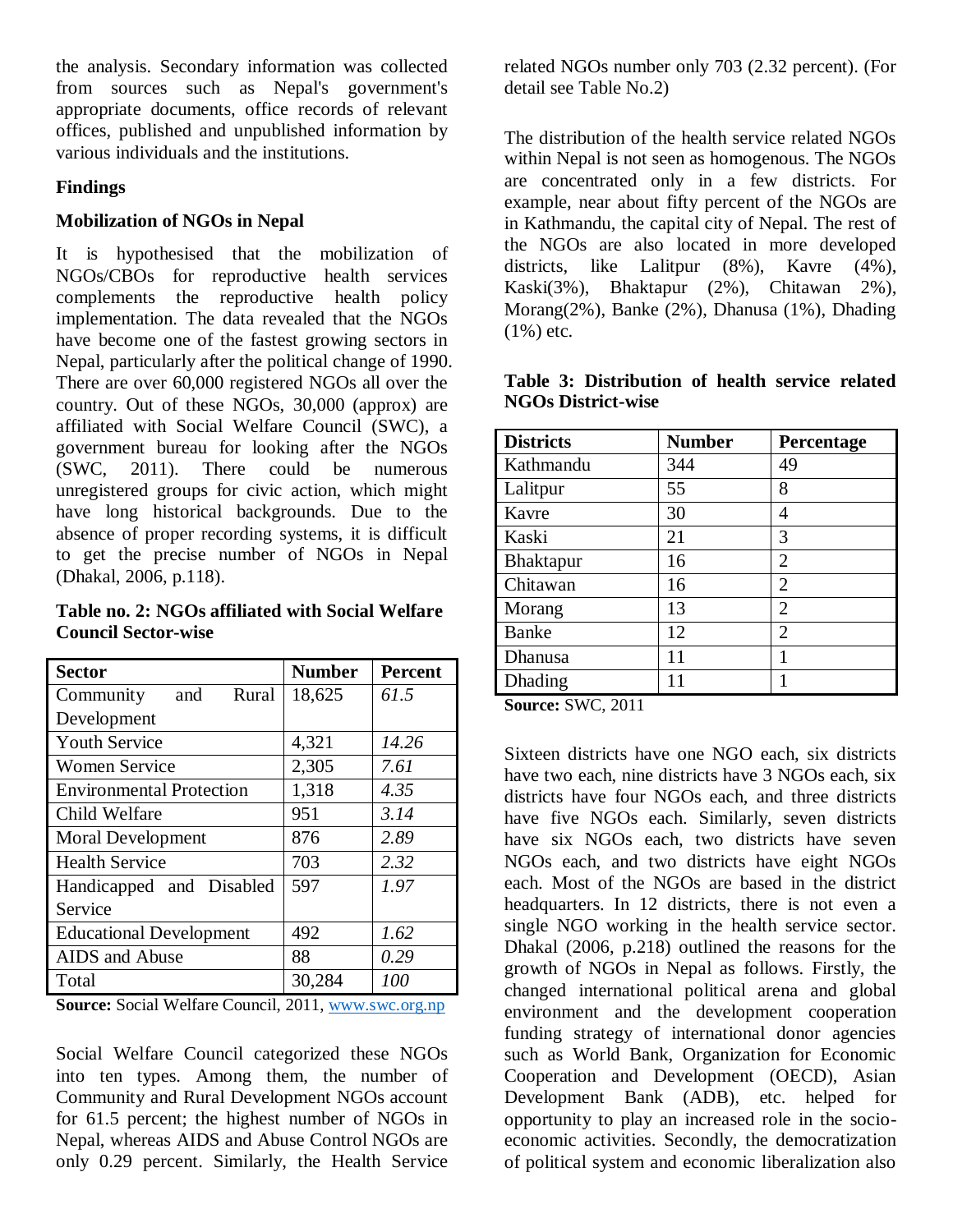contributed to the proliferation of NGOs in Nepal. Thirdly, the government has changed the national development strategy and considered NGOs as development partners which also encouraged people"s participation in national development activities through NGOs. All this provided a congenial environment for increasing the number of national NGOs in Nepal, particularly since 1990s. However, it has also been recognized that NGOs seem to be indispensable allies in the delivery of primary health-care, not only because they supplement government resources but also because there is much to be learnt from their experiences, expertise and innovative ventures. Moreover, NGOs have considerable advantage over the public sector because of their personalized approach, motivation, and necessary zeal, sympathy for the deprived sections, responsiveness to the people's need, creativity, and above all, the flexibility to experiment with innovative and alternative approaches in order to solve health problems (Ali, 1991, p.9).

# **Delivery of reproductive health service**

It can be said that greater involvement of NGOs/CBOs in the area means more implementation of the reproductive health policy. However, the field study showed that there was no NGO and CBO delivering reproductive health services in the study area i.e. BVDC. However, forty nine per cent people from BVDC opined that there was reproductive health policy implemented without involvement of NGOs.

**Table 4: Do you know that NGOs/CBOs are delivering reproductive health services at your place and degree of policy implementation?**

| Delivering of reproductive health services |               |             |    |             |    |    |   |
|--------------------------------------------|---------------|-------------|----|-------------|----|----|---|
|                                            |               | <b>BVDC</b> |    | <b>LSMC</b> |    |    |   |
| <b>of</b><br><b>Degree</b>                 |               | Ye          | N  | N           | Ye | N  | N |
| policy                                     |               | S           | 0  |             | S  | 0  |   |
| implementat                                | <b>Disagr</b> |             | 51 | 4           | 36 | 44 | 3 |
| ion                                        | ee            |             |    | 3           |    |    |   |
|                                            | Agree         |             | 49 | 4           | 64 | 56 |   |
|                                            |               |             |    |             |    |    |   |
| <b>Total N</b>                             |               |             | 84 | 8           | 39 | 52 | g |
|                                            |               |             |    |             |    |    |   |

**Note:** Figures in italic are percentage

**Source:** Field study, 2012

At LSMC, 64 per cent opined that NGOs and CBOs were delivering health services at their place and also accounted to high degree of reproductive health policy implementation, whereas 56 per cent disagreed that NGOs and CBOs were not delivering reproductive health services, but reproductive health policy was also implemented in their absence. The difference between these two categories was not big difference. It means that CBOs and NGOs are delivering reproductive health services at LSMC along with the other actors. It did not show the significant role of NGOs and CBOs in the reproductive health policy implementation at local level.

### **Perceived satisfaction**

From the study, it is seen that the role played by the NGOs and CBOs was not satisfactory. Seventy-six percent of the respondents opined that the role played by NGOs and CBOs was not satisfactory.

| <b>Categories</b> | <b>LSMC</b> | <b>BVDC</b> | <b>Total</b> |
|-------------------|-------------|-------------|--------------|
| Yes %             | 24          |             | 24           |
| No%               | 76          |             | 76           |
| <b>Total N</b>    | 91          |             | 91           |

#### **Table 5: Are you satisfied with the role played by NGOs/CBOs?**

**Note:** Figures in italic are percentage **Source:** Field study, 2012

Categorically, 76 percent of the LSMC respondents opined that people were unsatisfied with the role played by the NGOs and CBOs with respect to reproductive health service delivery. Only 24 percent of the respondents opined that they were satisfied with the role played by NGO and CBO (for details see Table No 5). However, the NGOs have been particularly successful in facilitating social mobilization. They have been involved in establishing a large number of self-help organizations and community women's groups which are involved in a range of activities, from managing forests to organizing small-scale savings and credit programs including health service delivery (ESP, 2001). NGOs can play an active role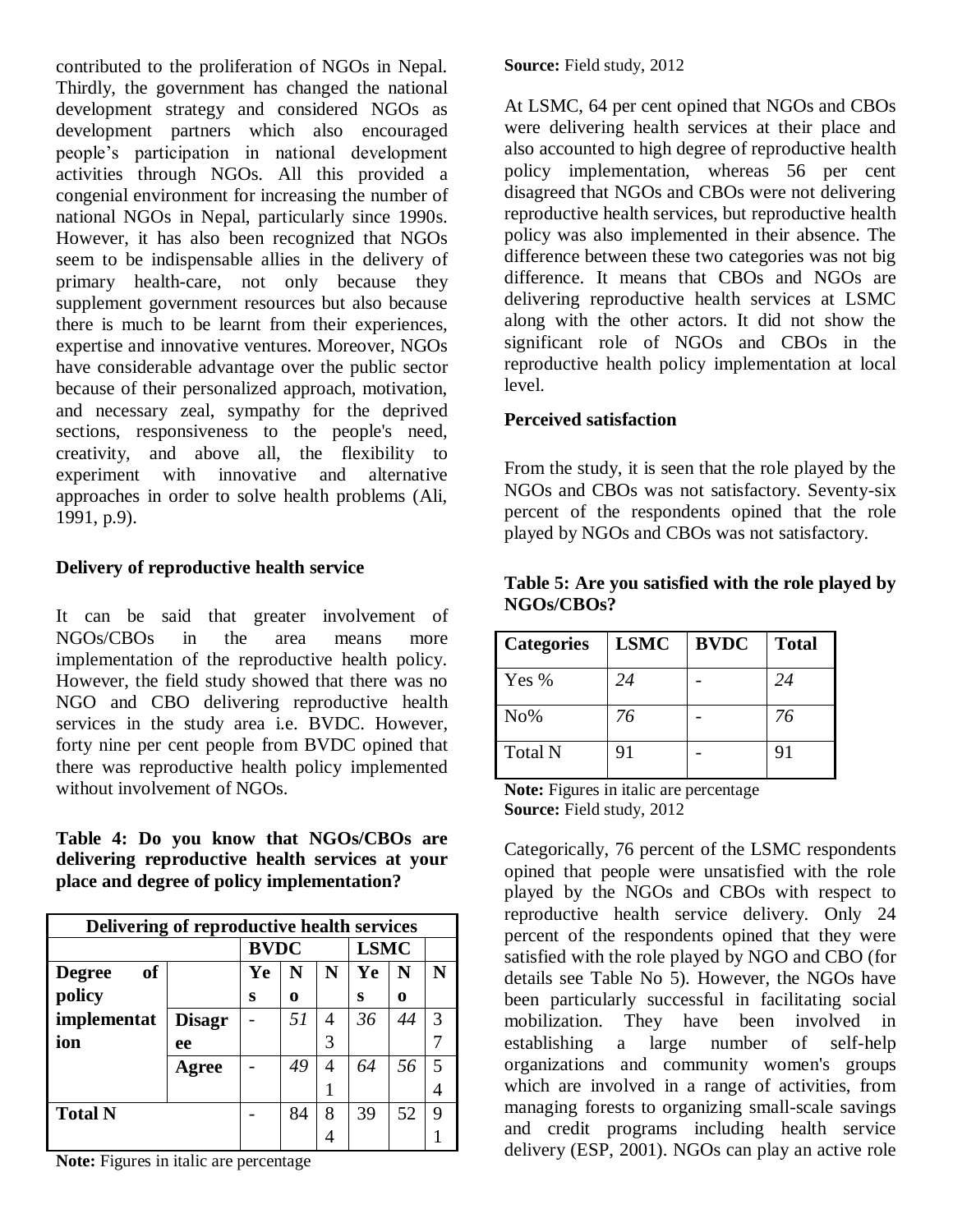in the creation and mobilization of assets, launch appropriate activities and create an environment to promote access to livelihood items. Due to their grassroots attachment, direct approach, flexible and easy delivery to the needy groups/areas, they provide better services to their target group. However, there is a debate on their role in Nepal. This study showed that 67 per cent respondents opined that the NGOs were donor- centric and the remaining 33 per cent respondents as urban-centric. Hence, it showed that the NGOs are either urban or donor-centric.

| Table 6: Dissatisfaction with role of NGOs/CBOs |
|-------------------------------------------------|
|-------------------------------------------------|

| <b>Categories</b>       | <b>LSMC</b>     | <b>BVDC</b> | <b>Total</b> |
|-------------------------|-----------------|-------------|--------------|
| Urban Centric %         | 33              |             | 33           |
| Donor Centric %         | 67              |             |              |
| <b>Total N</b>          | 69              |             | 69           |
| $\sim$<br><b>PU11</b> 1 | $\sim$ 1 $\sim$ |             |              |

**Source:** Field study, 2012

However, NGOs as development partners of government have been vaguely specified in the policy document, and lacuna of the policies regarding NGOs' function can be seen explicitly. It is natural that in the absence of a clear policy direction for selecting certain type of functions, target group or the area are often subject to whims, caprices and/or simply interest of the intervening organization such as NGOs and often direct/ indirect direction of the donor organization. In an interview with NGOs activist, he opined that basically following types of NGOs are in Nepal. For example, I- PANGO- politically motivated NGOs, II. FANGO- Family NGOs, III. DONGO- donor driven NGOs, IV. BINGO- brief-case NGOs & V. Real NGOs. Some of the important policy shortcomings for bringing NGOs to address health issues in Nepal are as follows (Interview with NGO activists).

• There is a lack of clear direction for the functions in term of nature of works, types of target groups, geographic location, etc for the NGOs in Nepal.

- Most of the NGOs are guided by a project approach rather than a long-term approach with enhanced institutional capacity.
- Coordination is one of the missing parts of the NGO landscape. It is difficult to find out the type of NGOs based on nature of work, capacity, know-how and geographical coverage. Though social-welfare council- a governmental coordinating body- is responsible for coordinating both NGOs and INGOs, due to the lack of institutional capacity the coordination function has become inefficient.
- There is a severe lack of monitoring and evaluation of NGOs' activities in Nepal.
- On top of these problems, 70 per cent of the total NGOs are still concentrated in the urban areas, though the severity of the problems is more in the rural areas. This points to the fact that the increased number of NGOs do not contribute much in improving the livelihood of the people living in poverty and other forms of vulnerability. Such a situation also affects NGO dynamism in Nepal.

However, the role of NGOs in Pharmacy, Laboratory and other sectors of health policy implementations is ill-defined. Besides, there is lack of adequate policy guidelines, strategies and mechanisms for functional coordination of policy issues among public, private and NGO sectors and GoN development partners.

### **Conclusions**

NGOs are mushrooming in Nepal since 1990. There are 30 thousands (approx) NGOs affiliated with SWC excluding the NGOs registered in local government. GON recognizes NGOs as a convenient partner among the others to implement the policy for the sake of service delivery. In health service sector alone, one thousands (approx) NGOs are registered to deliver the health services in Nepal. Here, this study analyzes to what extent these NGOs delivered health services particularly reproductive health at local level in Nepal and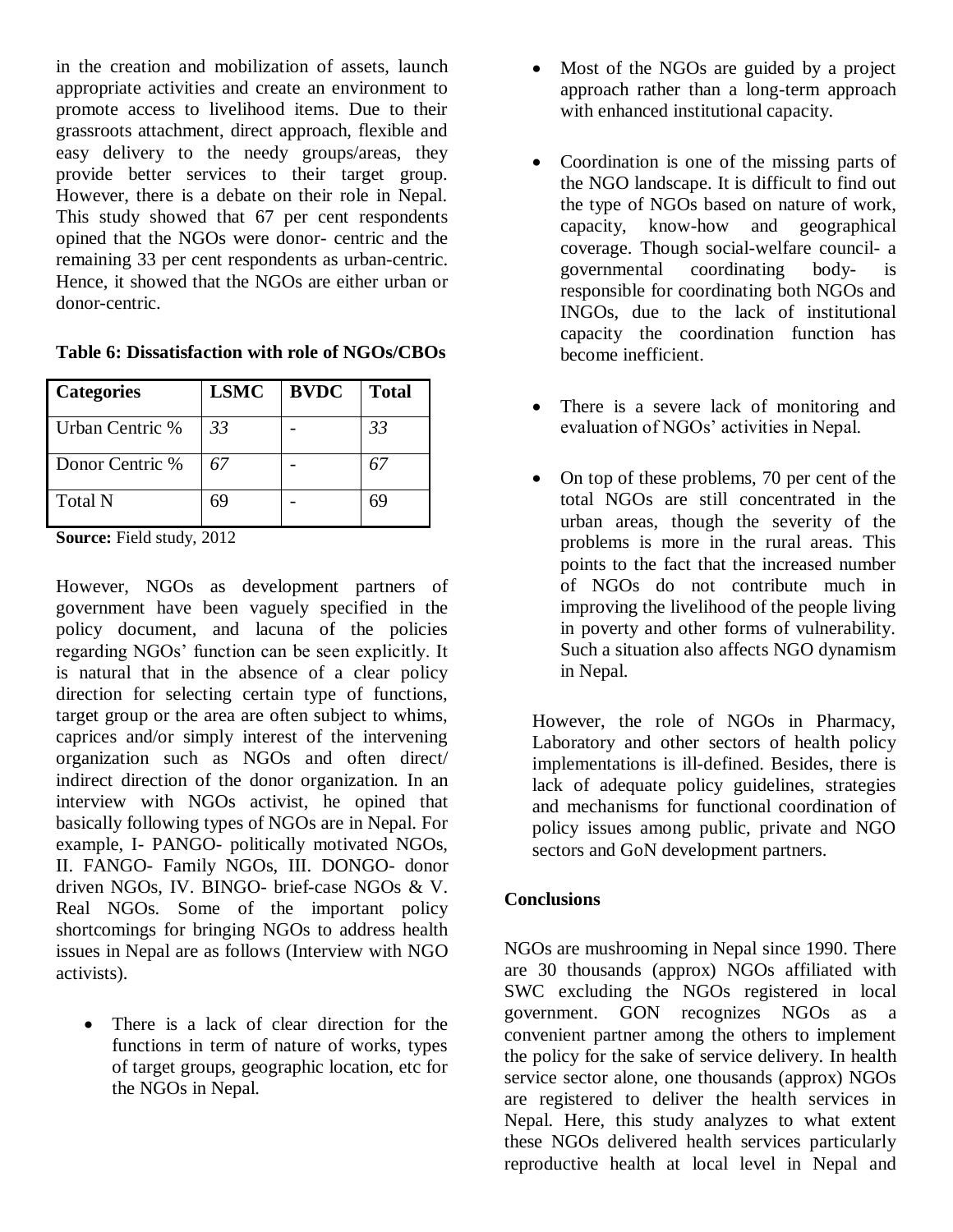examines how much people were satisfied by service delivered by NGOs. The study revealed that reproductive health policy was more implemented at LSMC than BVDC. The study showed that more health information was received at LSMC than BDVC. There was more availability of family planning devices at LSMC than BVDC. Pregnant women got more care at pregnancy period in LSMC in compare with BDVC. Traditional healing methods were replaced by modern methods in LSMC. Still, people are practicing traditional methods for healing in BDVC. Two-children-percouple program was implemented more in LSMC than BDVC. Average marriageable age and child bearing space were increased in LSMC than BDVC.

The study states that 64 per cent respondents at LSMC opined that NGOs were delivering health services at their places and also accounted to high degree of reproductive health policy implementation. Similarly, there was only 49 per cent reproductive health policy implemented at BVDC in the absence of NGOs. Regarding to the people"s satisfaction, 76 per cent people were not satisfied with the role played by NGOs. The reasons outlined by the respondents were many NGOs were donor centric. There was not continuity of services when donors did not support them. Finally, very few NGOs were working in the health service delivery sector. These NGOs were basically concentrated in the urban areas, barring some exceptions. These NGOs were involved in delivering reproductive health services in urban areas. However, the charges against the NGOs were that they were urban and donor-centric. People were not satisfied due to discontinuity of NGOs services even though these NGO were focusing in creating health awareness in the society.

#### **Reference**

- Ali, A. (1991) *Status of health in Nepal*. Kathmandu: Resource Centre for Primary Health Care, Nepal and South-South Solidarity.
- Berg, R.J (1987). *Non-governmental organization: New force in third world development.* East Lansing: Centre for Advanced Study of International Development, Mechigan State University.
- Brown, L. D. And Korten, D.C. (1991) "Working more effectively with Nongovermental Organization". In Samuel Paul and Arturo Israel (Eds), (pp. 44-93). *Nongovernmental Organization and the World Ban cooperation for development.* Washington D.C.: World Bank.
- Dhakal, T.N. (2006). *NGOs in livelihood improvement.* New Delhi: Adroit Publishers.
- Esman, M. And Uphoff, N. (1984) *Local organizations: Intermediates in rural development.* Ithaca, NY: Cornell University Press.
- ESP (2001). *Pro-poor governance.* Kathmandu: Enabling State Program.
- Family Health Division (2009) *Nepal maternal mortality and morbidity study, 2008/09*. Kathmandu: Family Health Division.
- GoN (2010) *Nepal millennium development goals progress report 2010.* Kathmandu: National Planning Commission.
- GON. (2006) *Interim Constitution, 2006.*  Kathmandu: Nepal Law Book Management.
- Hill, M. & Huppe, P. (2002) *Implementing public policy.* London, New Delhi: Sage Publications.
- Howlett, M. & Ramesh, M. (2003). *Studying public policy: Policy cycles and policy subsystems*. New Delhi: Oxford University Press.
- James, E. (1987) "The Nonprofit sector in comparative perspective" . In W.W. (Powell(Ed), *The nonprofit sector: A research handbook.* New Haven, Connecticut: Yale University Press.
- K.C, N. (2012). "Non-governmental organization's accountability in Nepal". An unpublished Ph.D. dissertation, *Tribhuvan University,* Kathmandu.
- Krashinsky, M. (1986) "Transaction costs and a theory of the nonoprofit organization". In S. Rose-Ackedman (Ed). *The Economics of Nonprofit Institution.* New York: Oxford University Press.
- Lindenberg, M. and Bryant, C. (2001). *Going global:Transforning relief and development NGOs.* Hartford, CT: Kumarian Press.